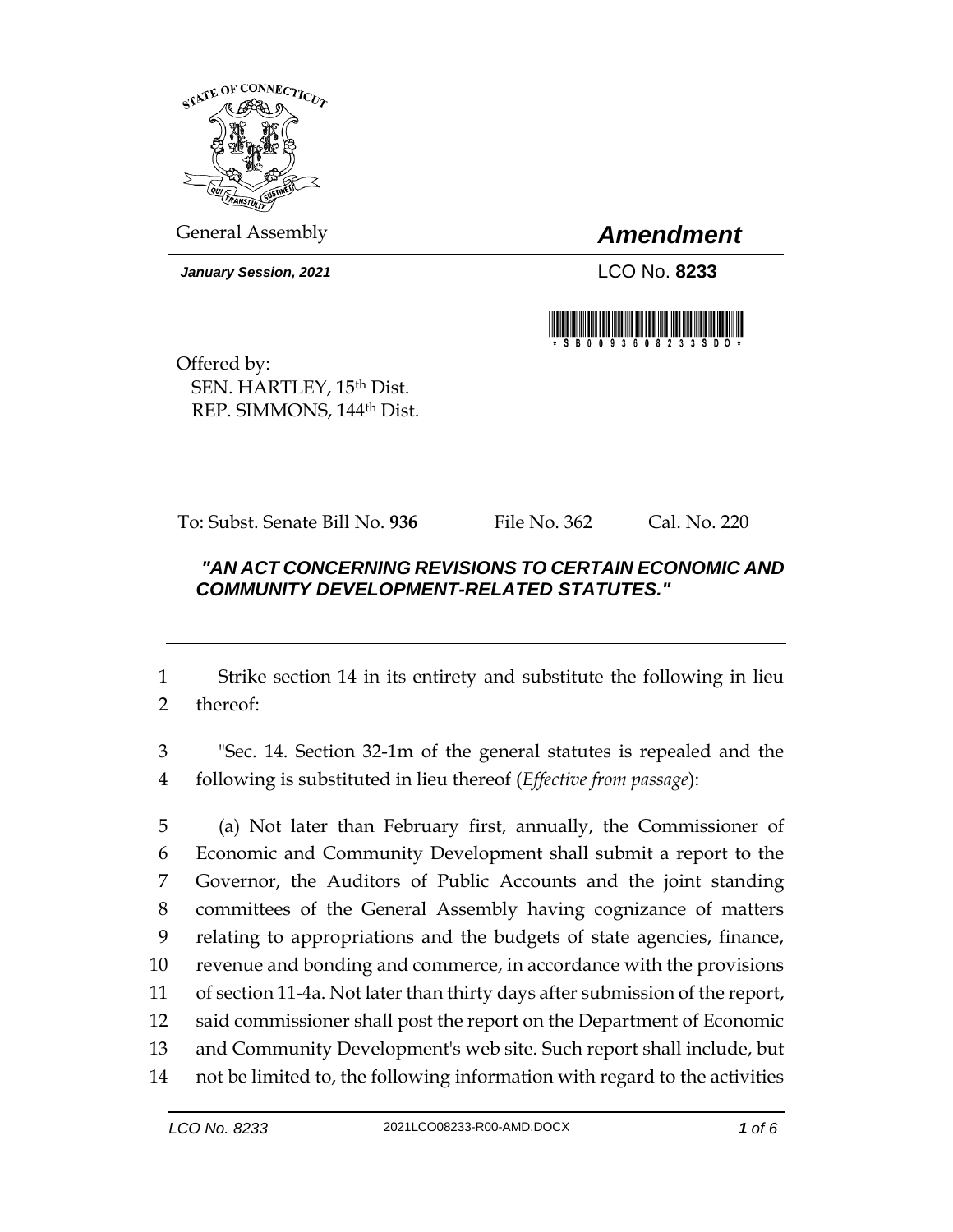| 15 | of the Department of Economic and Community Development and to             |
|----|----------------------------------------------------------------------------|
| 16 | business assistance [or incentive programs not administered by the         |
| 17 | department, programs administered by Connecticut Innovations,              |
| 18 | Incorporated, during the preceding state fiscal year:                      |
| 19 | (1) A brief description and assessment of the state's economy during       |
| 20 | such year, utilizing the most recent and reasonably available data, and    |
| 21 | including:                                                                 |
| 22 | (A) Connecticut employment by industry;                                    |
| 23 | (B) Connecticut and national average unemployment; and                     |
| 24 | (C) Connecticut gross state product, by industry.                          |
| 25 | (2) An analysis of the economic development portfolio of the               |
| 26 | department, including, but not limited to, each business assistance or     |
| 27 | incentive program, including any business tax credit or abatement          |
| 28 | program, grant, loan, forgivable loan or other form of assistance,         |
| 29 | enacted for the purpose of improving economic development. The             |
| 30 | analysis shall include:                                                    |
| 31 | (A) The Internet web site address of the state's open data portal and      |
| 32 | an indication of where the name, address and location of each recipient    |
| 33 | of the department's assistance is published on the site along with the     |
| 34 | following information concerning each recipient: (i) Business activities,  |
| 35 | (ii) standard industrial classification codes or North American industrial |
| 36 | classification codes, (iii) whether the recipient is a minority or woman-  |
| 37 | owned business, (iv) a summary of the terms and conditions for the         |
| 38 | assistance, including the type and amount of state financial assistance    |
| 39 | and job creation or retention requirements, (v) the amount of              |
| 40 | investments from private and other nonstate sources that have been         |
| 41 | leveraged by the assistance, and (vi) the amount of state investment;      |
| 42 | (B) A portfolio analysis, including an analysis of the wages paid by       |
| 43 | recipients of financial assistance by industry;                            |

(C) An investment analysis, including (i) total portfolio value, (ii)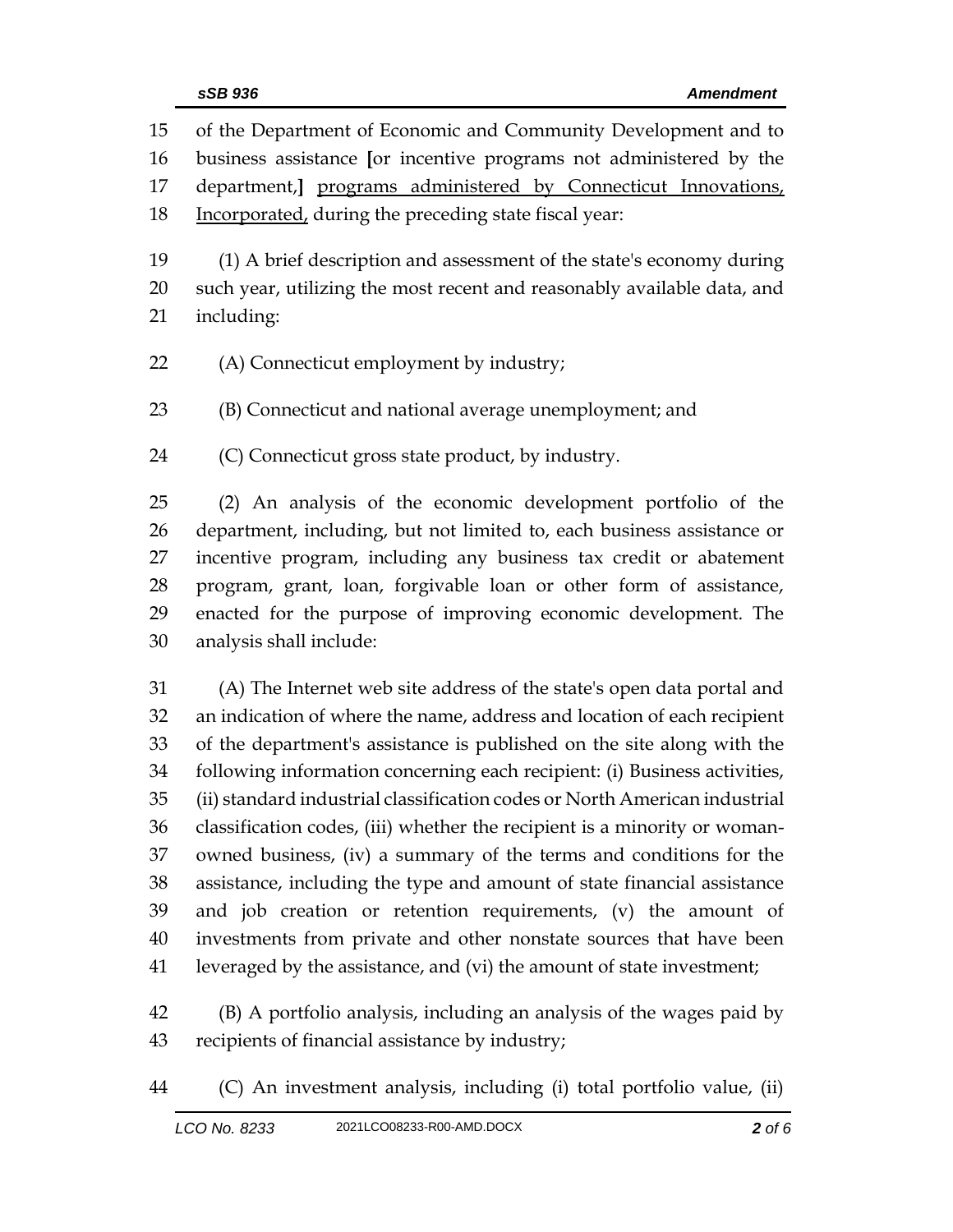total investment by industry, (iii) portfolio dollar per job average, (iv) portfolio leverage ratio;

 (D) An overview of the business assistance and incentive programs administered by the department and an analysis of their estimated economic impact on the state's economy. The analysis shall include, for each business assistance or incentive program for which such data is available, the number of new jobs created, the borrowing cost to the state and the estimated impact of such program on annual state revenues;

 (E) An analysis of whether the statutory and programmatic goals of each business or incentive program are being met, with obstacles to such goals identified, if possible;

 (F) (i) Recommendations as to whether any existing business assistance or incentive program should be continued, modified or repealed and the basis or bases for such recommendations, and (ii) any recommendations for additional data collection by the state to better inform future evaluations of such programs; and

 (G) The methodologies and assumptions used in carrying out the analyses under this subdivision.

 (3) An analysis of the community development portfolio of the department, including:

 (A) The Internet web site address of the state's open data portal and an indication of where the name, address and location of each recipient of the department's assistance is published on the site along with the following information concerning each recipient: (i) Amount of state investment, (ii) a summary of the terms and conditions for the department's assistance, including the type and amount of state financial assistance, and (iii) the amount of investments from private and other nonstate sources that have been leveraged by such assistance; and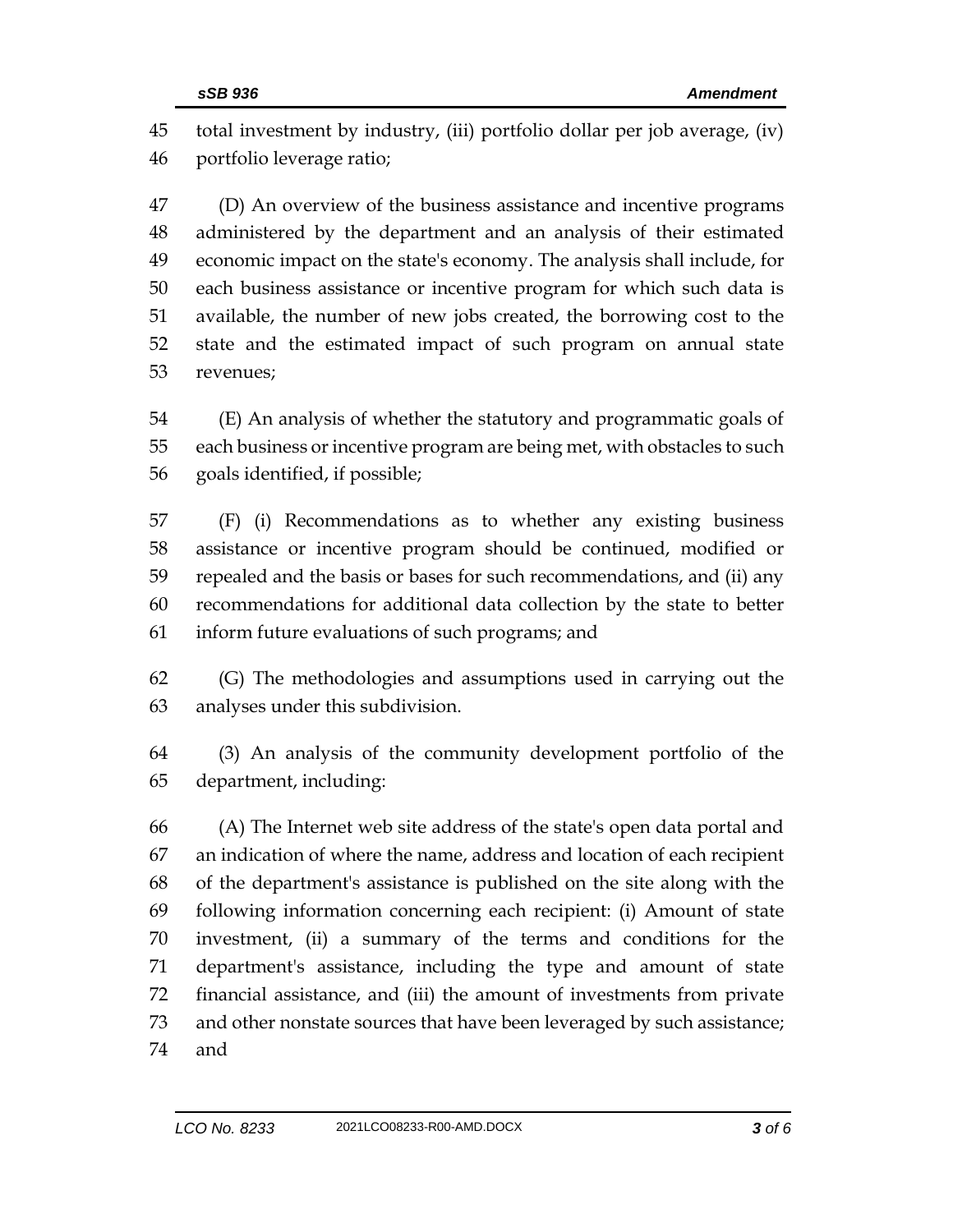(B) An investment analysis, including (i) total active portfolio value, (ii) total investments made in the preceding state fiscal year, and (iii) total portfolio leverage ratio.

 (4) An analysis of each business assistance or incentive program, including any business tax credit or abatement program, grant, loan, forgivable loan or other form of assistance, enacted for the purpose of improving economic development, that (A) (i) had ten or more recipients of assistance in the preceding state fiscal year, or (ii) credited, abated or distributed more than one million dollars in the preceding state fiscal year, and (B) is **[**not**]** administered by the department or Connecticut Innovations, Incorporated. The analysis shall include:

 (i) An overview of the business assistance or incentive program and an analysis of its estimated economic effects on the state's economy, including, for each program where such data is available, the number of new jobs created and the estimated impact of such program on annual state revenues;

 (ii) An analysis of whether the statutory and programmatic goals of each business assistance or incentive program are being met, with obstacles to such goals identified, if possible;

 (iii) Recommendations as to whether any such existing business assistance or incentive program should be continued, modified or repealed and the basis or bases for such recommendations, and any recommendations for additional data collection by the state to better inform future evaluations of such programs; and

 (iv) The methodologies and assumptions used in carrying out the analysis under this subdivision.

 (5) A summary of the department's international trade efforts in the preceding state fiscal year, and, to the extent possible, a summary of foreign direct investment that occurred in the state in such year.

(6) A summary of the total social and economic impact of the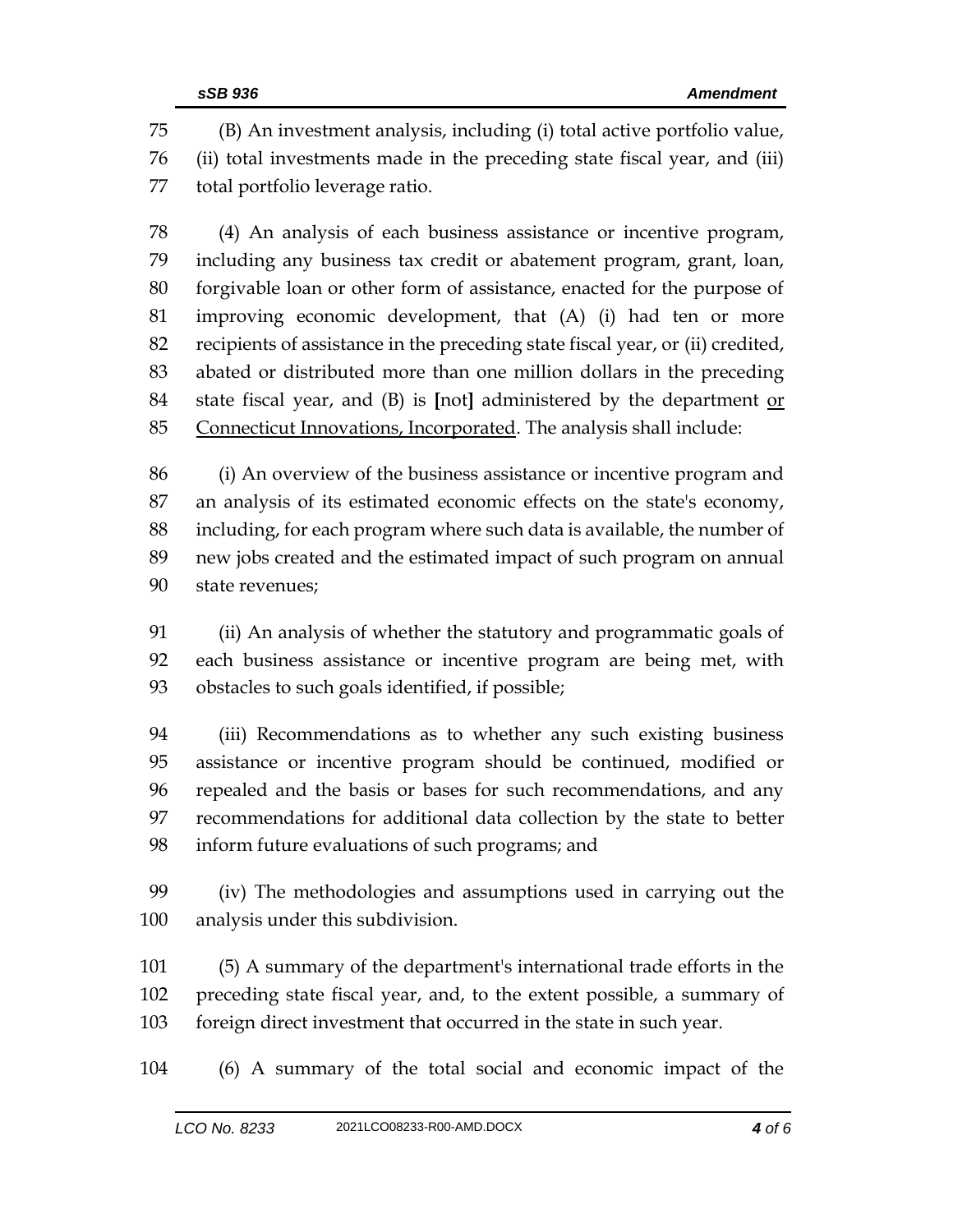department's efforts and activities in the areas of economic and community development, and an assessment of the department's performance in terms of meeting its stated goals and objectives.

 (7) With regard to the Small Business Express program established pursuant to section 32-7g, data on (A) the number of small businesses that applied to the Small Business Express program, (B) the number of small businesses that received assistance under said program and the general categories of such businesses, (C) the amounts and types of assistance provided, (D) the total number of jobs on the date of application and the number proposed to be created or retained, and (E) the most recent employment figures of the small businesses receiving assistance.

 (8) With regard to airport development zones established pursuant to section 32-75d, a summary of the economic and cost benefits of each zone and any recommended revisions to any such zones.

 (9) An overview of the department's activities related to tourism, the arts and historic preservation.

 (10) An overview of the department's activities concerning digital media, motion pictures and related production activity, and an analysis of the use of the film production tax credit established under section 12- 217jj, the entertainment industry infrastructure tax credit established under section 12-217kk and the digital animation production tax credit established under section 12-217*ll*, including the amount of any tax credit issued under said sections and the total amount of production expenses or costs incurred in the state by the taxpayer who was issued such a tax credit.

 (11) A summary of the department's and the office of the permit ombudsman's brownfield-related efforts and activities in the preceding fiscal year.

 (12) A summary of the department's dry cleaning establishment remediation account activities in the preceding fiscal year.